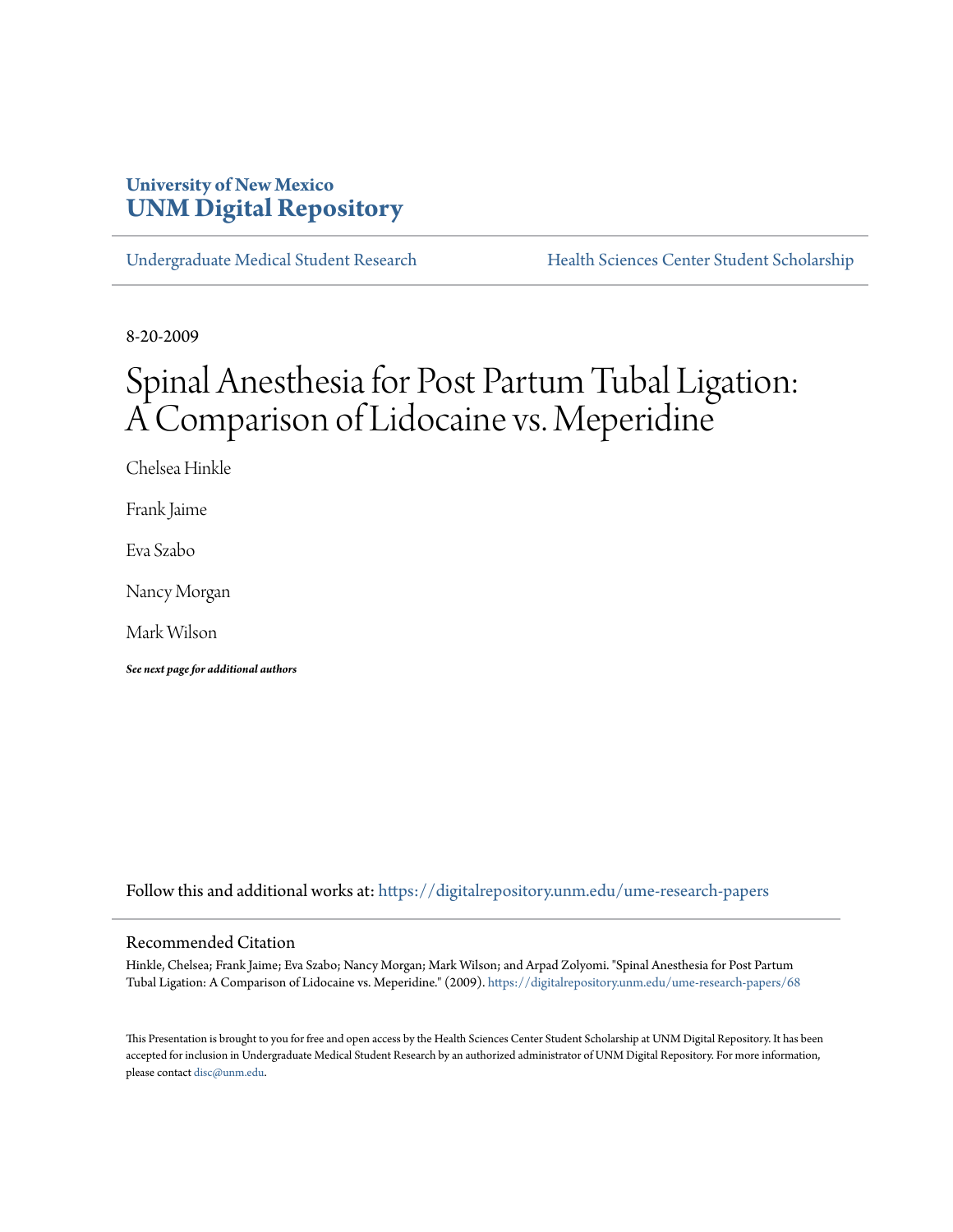#### **Authors**

Chelsea Hinkle, Frank Jaime, Eva Szabo, Nancy Morgan, Mark Wilson, and Arpad Zolyomi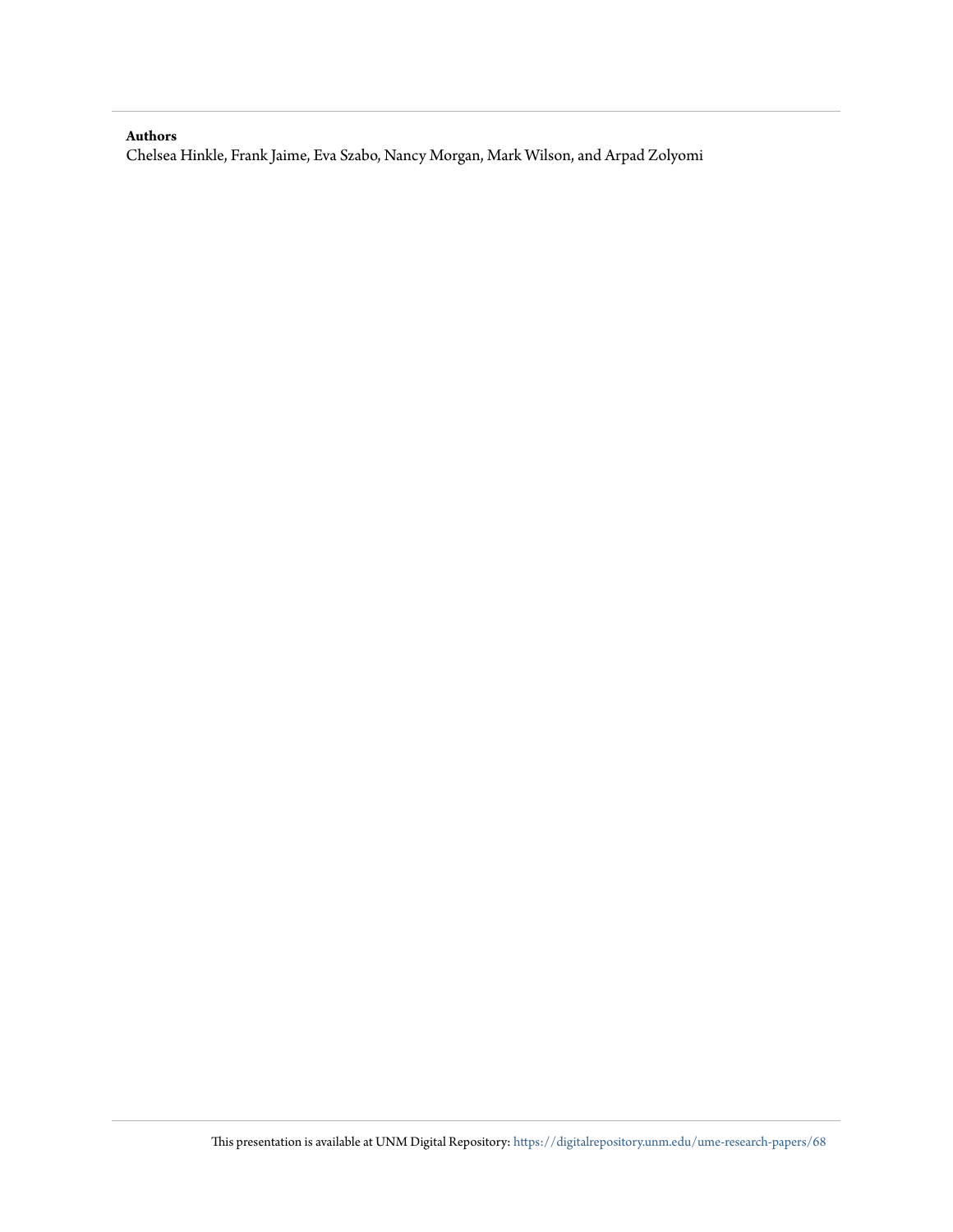## **Spinal Anesthesia for Post Partum Tubal Ligation: A Comparison of Lidocaine vs. Meperidine**

Frank Jaime MD, **Chelsea Hinkle Medical Student**, Eva Szabo MD, Nancy Morgan RPh MBA, Mark Wilson MD, Arpad Zolyomi MD

Department of Anesthesiology and Critical Care, University of New Mexico Health Sciences Center, Albuquerque, NM

### Grant Supporter by: DHHS/NIH/NCRR/GCRC Grant # 5M01 RR00997

Short acting neuraxial local anesthetic, lidocaine, has been a popular choice for providing surgical anesthesia for short duration surgical procedures such as post partum tubal ligation (PPTL). Meperidine is a narcotic that also has local anesthetic properties, thus provides both anesthesia and analgesia. Previous studies have shown meperidine to shorten post anesthesia care unit (PACU) stays when compared to lidocaine for neuraxial spinal anesthesia. These studies were done using variable dosing of meperidine and lidocaine based on height. This study compares lidocaine to meperidine at a standard dose of 75 mg for each in regards to the following; onset of action, side effects such as pruritis and nausea, postoperative pain control, and influences on blood pressure, heart rate, and oxygen saturation.

### **Methods**

Healthy women scheduled for post partum tubal ligation (PPTL) that were 18 years or older and ASA class I or II were randomized to receive either preservative free meperidine 75 mg in D10W or lidocaine 75 mg in normal saline both with a final volume of 2 cc. Exclusion criteria included patient refusal, ASA class III or greater, or a history of recent drug use. Randomization was performed via computer assignment and both the anesthesiologist administering the block and the General Clinical Research Center (GCRC) representative collecting data were blinded. Only the research pharmacist who prepared the medication was aware of assignment. The anesthesiologist would then obtain the prepared medication from the anesthesia Pyxis® ensuring the number on the drug matched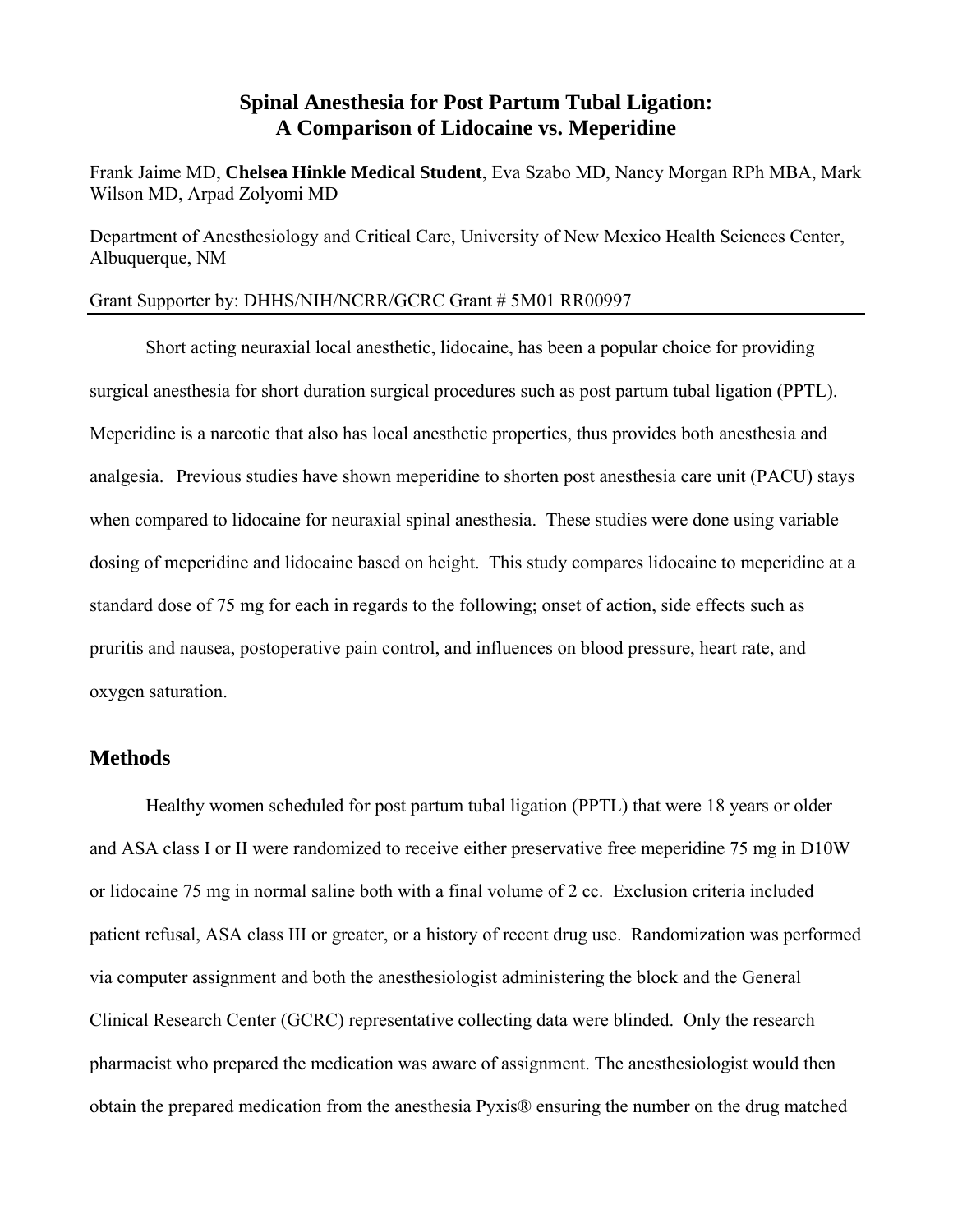the code number on the log sheets from the study notebook. A patient label was placed on the study vial to be returned to the pharmacy for tracking and unblinding at a later date.

Subjects were prehydrated with 1000 cc of lactated ringers. Anesthesia was instructed not to give any midazolam or premedications and to document if they were necessary. Once in the operating room, the patient was placed in the sitting position on the operating table with standard monitors on. Supplemental oxygen was not given unless oxygen saturation fell below 94%. A pre-spinal set of vital signs were documented and hemostats made available to assess the patient's response to painful stimuli. 2cc of study drug were then drawn up using the syringe contained in the spinal kit. Spinal anesthesia was performed in the usual manner using a 25 gauge pencil point needle drawing back only enough CSF (<0.5 cc) to confirm placement at the beginning and end of injection. The subject was then immediately placed in the supine position and the GCRC nurse began keeping track of elapsed time from when the intrathecal dose was given**.** 

Sensory level was assessed using fluorimethane spray and surgeons were instructed not to drape until  $\geq$  T6 level has been attained. For the first 15 minutes pain was assessed by hemostat or alice clamp to the abdomen at the level of the umbilicus. In case of inadequate anesthesia, supplementation of the block was not allowed until 15 minutes had passed. Data was collected by the GCRC nurse every 5 minutes while in the operating room and every 15 minutes while in the PACU. Pain, nausea and pruritus were assessed using a visual analog scale from 0 to 10. Sedation level was based on the following 1 to 5 scale;  $1 =$  awake, fully alert,  $2 =$  awake, but drowsy,  $3 =$  sleeping, easily aroused,  $4 =$ sleeping, difficult to arouse,  $5 =$  asleep, unresponsive. Motor block was assessed using 1 to 4 Bromage scoring;  $1 =$  unable to flex ankle,  $2 =$  unable to bend knee with partial motion of ankle,  $3 =$  partial bend at the knee with full motion of the ankle,  $4 = \text{full motion}$  at the knee and ankle. Blood pressure, heart rate, and oxygen saturation were collected via routine monitors.

Once in the PACU data collection continued as above, but at every 15 minute intervals. Specific discharge criteria from the PACU were outlined as routine criteria plus the ability to move toes, flex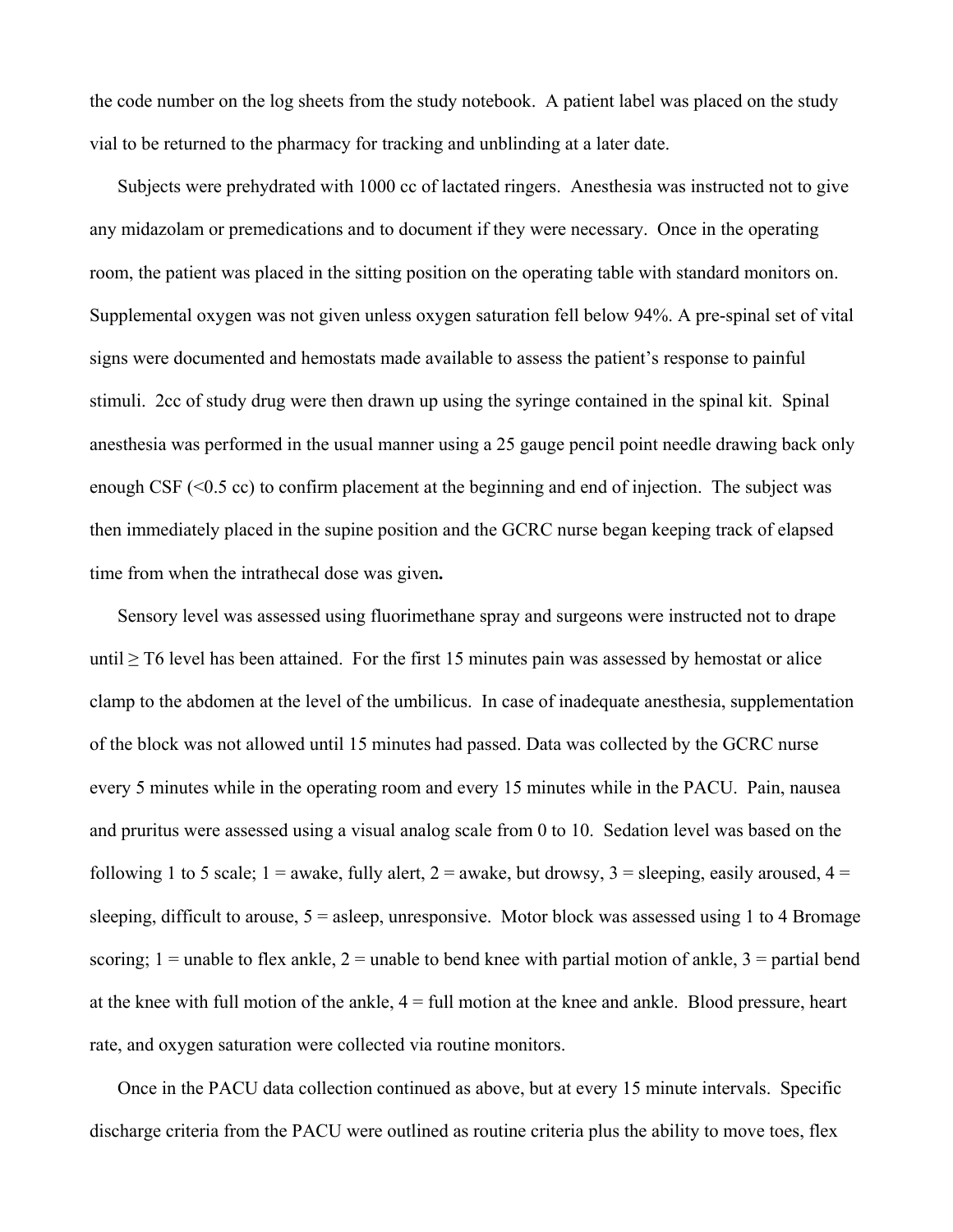ankles, or bend at the knees and a resolving sensory block with a level no higher than T10 (umbilicus) and a pain score less than 4 out of 10. Time at which the subject met discharge criteria was documented. Postoperative pain control was assessed by looking at time to first postoperative analgesic and total pain medications given in the first six hours.

### **Results**

Twenty-nine women scheduled for PPTL were consented to participate. Of these, 15 received meperidine and 14 received lidocaine. Only one woman (meperidine group) had a failed anesthetic occurring 1 hour post spinal that subsequently required general anesthesia. She is included in the demographic and initial onset data only. Data were no longer collected once general anesthesia was induced. There were no significant differences between the two groups in regards to age, weight, height, gravidity, or parity.

### **Table 1**. Patient demographics

|                    | <b>meperidine</b> $(n = 15)$ | <b>lidocaine</b> $(n = 14)$ |
|--------------------|------------------------------|-----------------------------|
| Age $(yrs)$        | 29.4 $(\pm 5.6)$             | $28.8 \ (\pm 5.1)$          |
| Weight $(Kg)$      | $75.5 \pm 17.1$ )            | 77.8 $(\pm 10.9)$           |
| Height (cm)        | 159 $(\pm 8.3)$              | 158.2 $(\pm 6.4)$           |
| Gravidity          | $4.4 \pm 1.5$ )              | 3.7 $(\pm 1.1)$             |
| Parity             | 3.7 $(\pm 1.3)$              | 3.6 $(\pm 1.1)$             |
| Race $(H/C/AI/AA)$ | 12/3/0/0                     | 10/2/1/1                    |

Data are presented as mean  $\pm$  SD

 $H = H$ ispanic;  $C =$  Caucasian;  $AI =$  American Indian;  $AA =$  African American

### *Onset and total surgery time***:**

The time needed to reach a sensory block of T6 was longer with meperidine  $(11.6 \text{ min} \pm 4.6)$  compared

to lidocaine (8.0 min  $\pm$  2.0). This was statistically significant using the Satterthwaite T-test (p =

0.0032). Although there was a trend for longer total surgery time in the meperidine group, it was not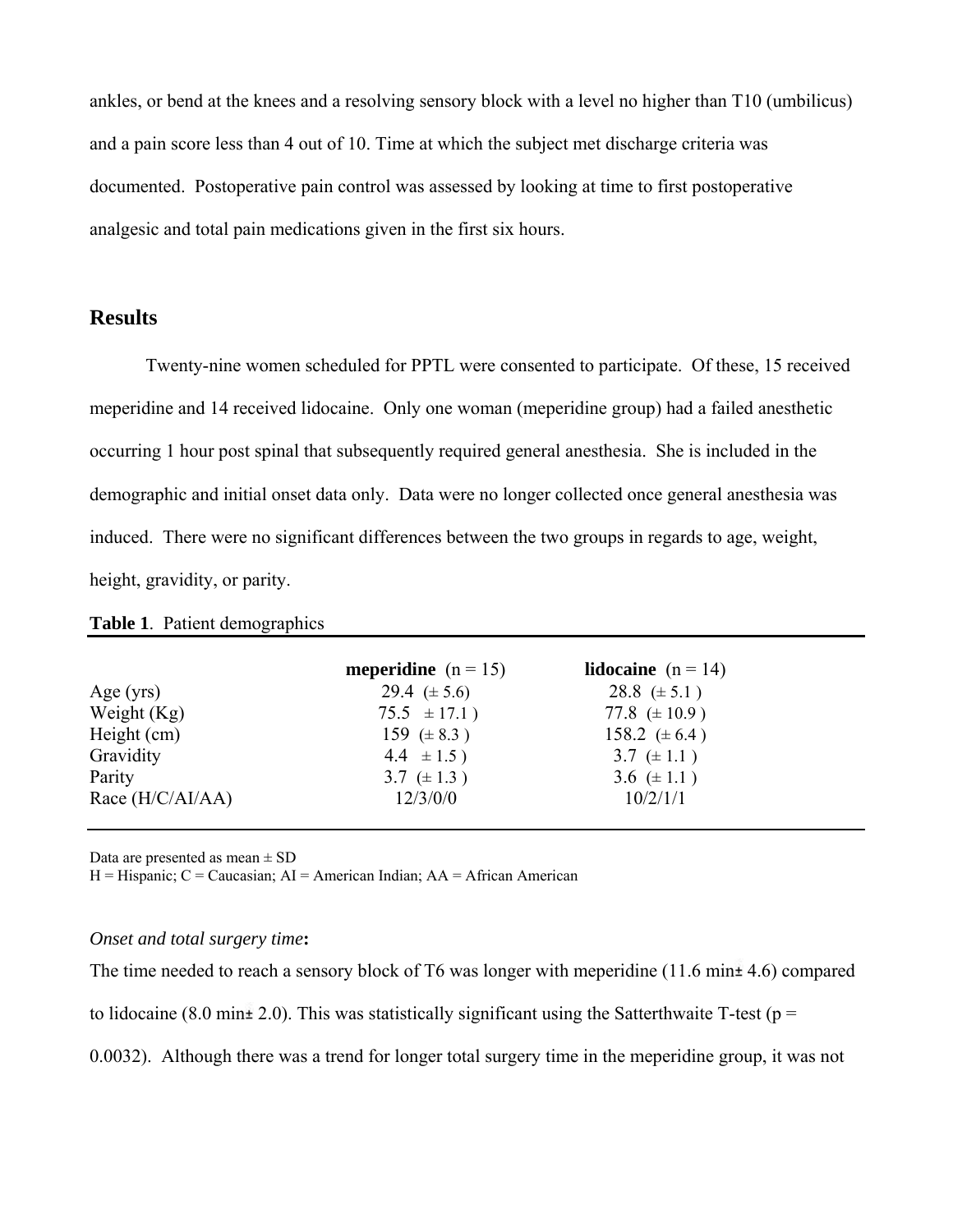statistically significant. The Satterthwaite T-test (p=0.0748) for total surgery time was skewed due to outliers, thus a p value was taken from the Wilcoxon two sample test ( $p=0.0525$ ).

### *Supplementation of the block:*

Three patients in the meperidine group and four in the lidocaine group required supplementation of the spinal block using a local anesthetic injected into the surgical site. This did not prove statistically significant, giving a p=1.000 using Fisher's exact test.

### *Blood pressure:*

Although both groups showed a trend for decreasing blood pressure, meperidine caused a more significant drop. The plots below show a fitted average for each group with points at which the blood pressure stops decreasing (dotted line). Data were analyzed using a linear mixed effects analysis where each patient was allowed to have a unique quadratic trajectory (random effect), with fixed effect for group and with group X trajectory interactions. Fitted averages were calculated from the mixed model. The systolic pressure stopped decreasing, on average, at 51 minutes for lidocaine and at 67 minutes for meperidine. The diastolic pressure stopped decreasing, on average, at 51 minutes for lidocaine and 64 minutes for meperidine. The two groups showed no significant differences at baseline (test for equal intercepts,  $p=0.7423$  for SBP,  $p = 0.6308$  for DBP), statistically significant differences in the linear portion of the quadratic trajectory ( $p=0.0029$  for SBP,  $p=0.0033$  for DBP), but no significant differences in the quadratic portion. This means the general shape of trajectories is the same for the two groups but offset as seen in the plots. No subjects in the lidocaine group received ephedrine or phenylephrine where 28.5% (4 patients) did so in the meperidine group. This difference was not statistically significant ( $p = 0.0978$ ) using Fisher's exact test. Additionally there was no difference between the two groups in regards to total intravenous fluids given.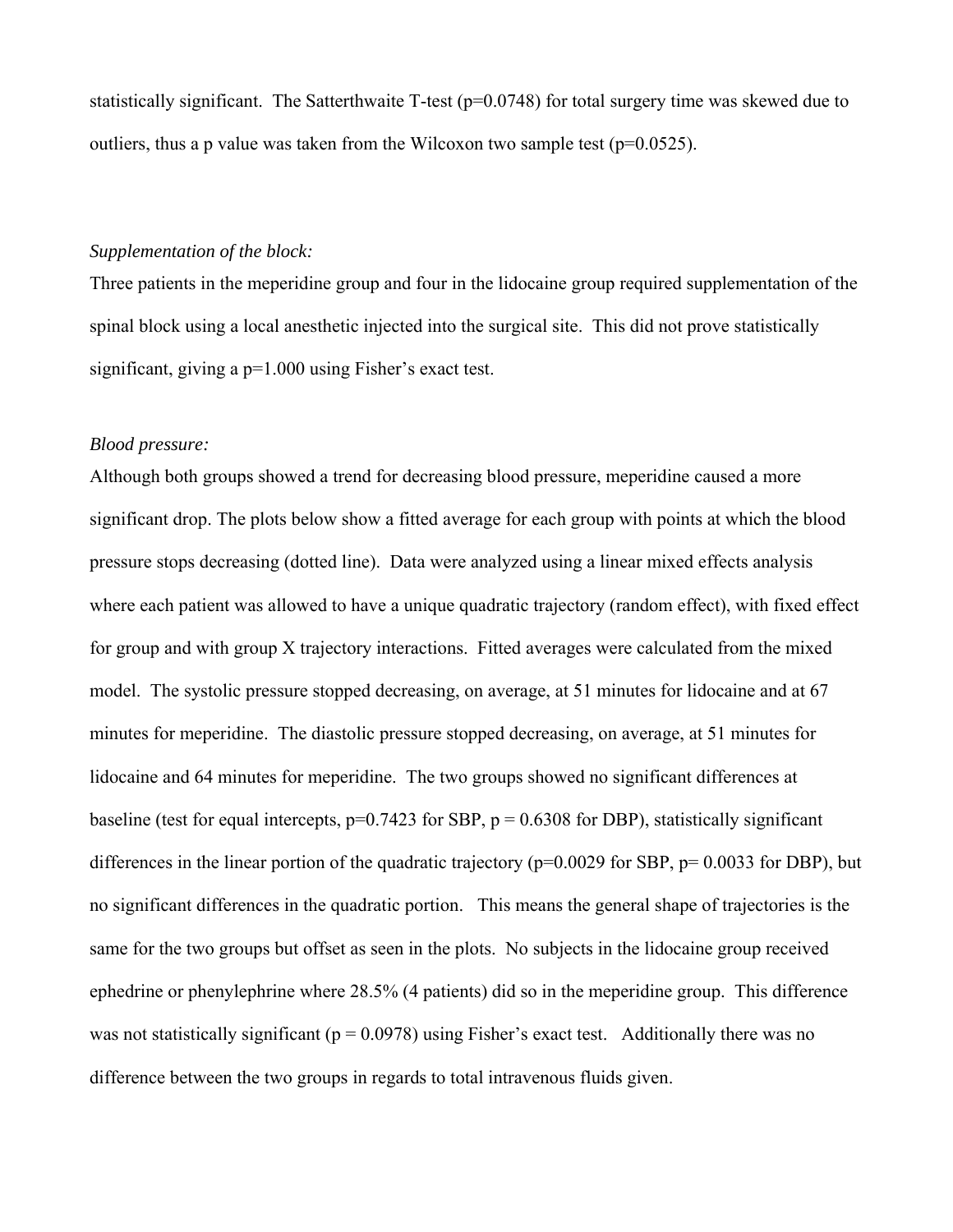## **Systolic**

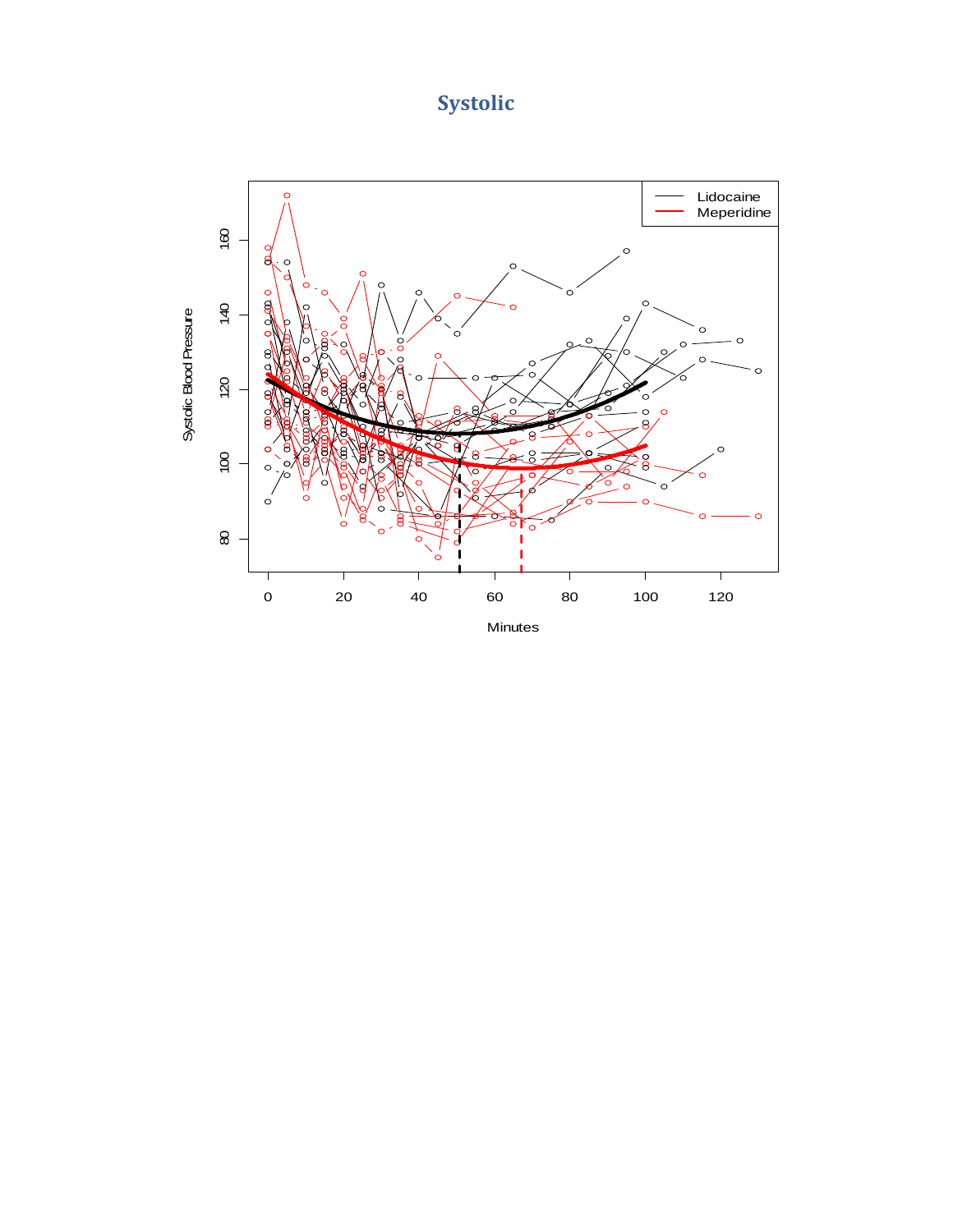## **Diastolic**



Minutes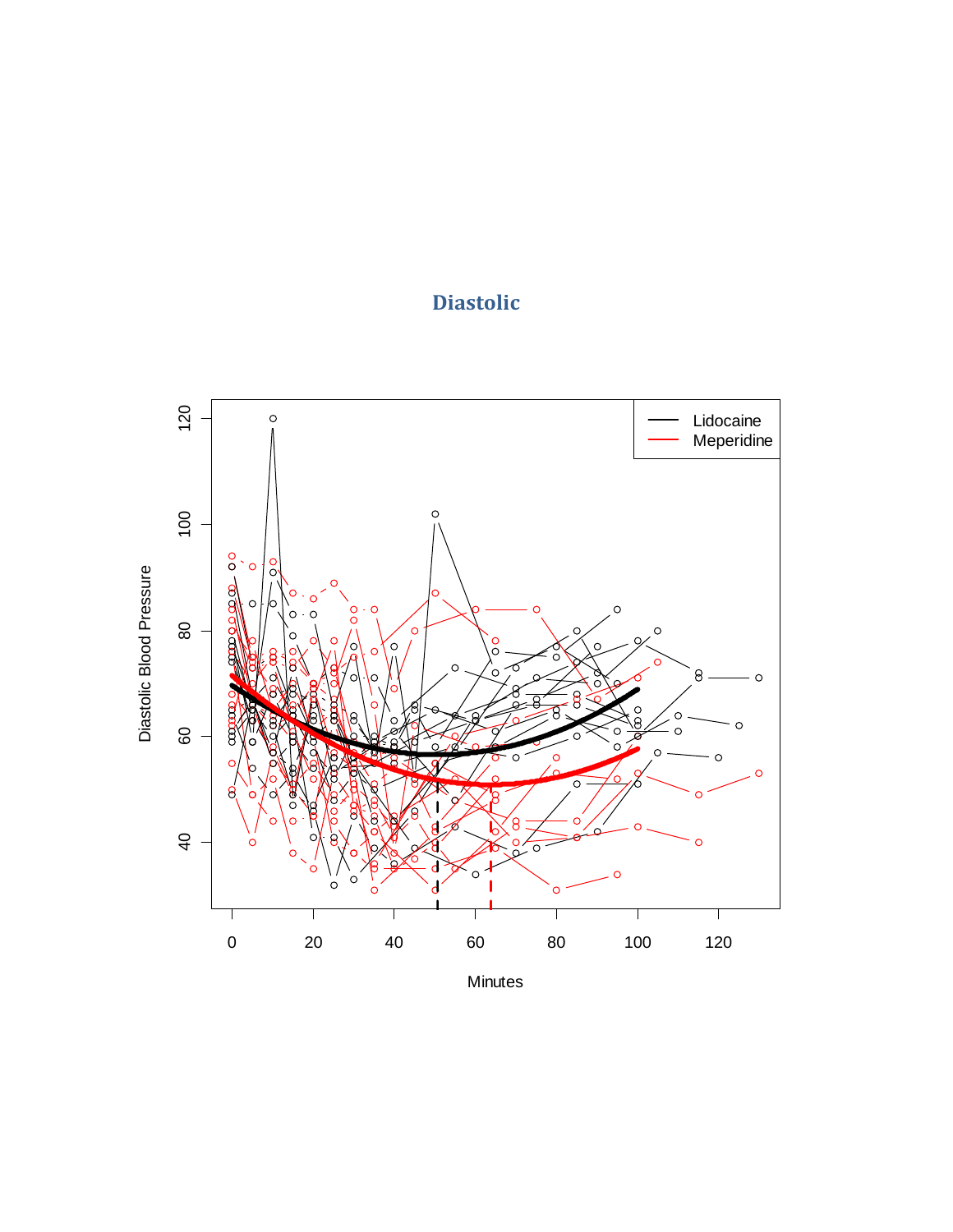### *Heart rate:*

There was no difference in mean heart rate between the two groups ( $p = 0.919$ ). The lidocaine group had a mean heart rate of  $74.6 \pm 6.1$  beats per minute and the meperidine showed a  $74.9 \pm 9.8$  beats per minute.

### *Oxygen saturation:*

There was no difference in oxygen saturation at baseline ( $p = 0.0727$ ), however fitting each patient with a unique trajectory for oxygen saturation using a linear mixed-effects model did demonstrate a statistically significant difference. A linear trend  $(p = 0.0491)$  but no quadratic effect  $(p=0.19)$  was seen with lidocaine while a significant curvature relationship (quadratic term  $p = 0.0016$ ) was seen with meperidine. There was no difference in saturation at baseline (comparison of intercepts,  $p = 0.0727$ ). Study protocol indicated to use supplemental oxygen only if O2 saturation fell below 94%. Five patients in the meperidine group and two in the lidocaine group received supplemental oxygen. Using Fischer's exact test this was not statistically significant,  $p = 0.3845$ .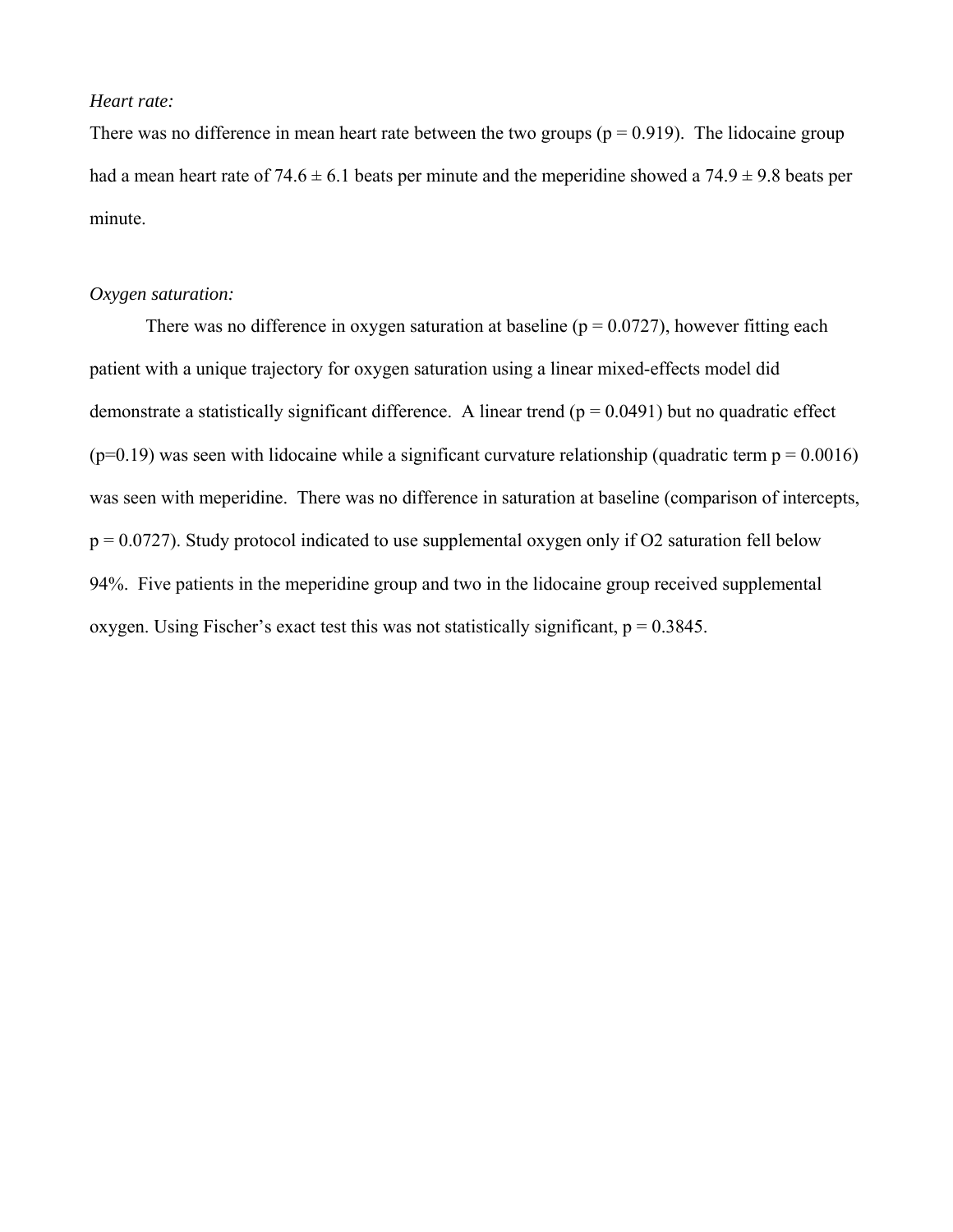

### *Sedation:*

There was no difference ( $p = 0.7073$ ) seen in regards to the subjects' level of sedation A sedation score of 1 to 5 was used to assess this (see above in methods section).

### *Nausea:*

Nausea was assessed using a 0 to 10 visual analog scale. There was no difference ( $p = 0.797$ ) in the degree of nausea between the two groups.

### *Pruritus/ use of nalbuphine:*

Pruritus was assessed using a 0 to 10 visual analog scale. The meperidine group reported significantly higher rates of pruritus ( $p = 0.0025$ ), but only one patient (7.1%) in this group received nalbuphine to treat this side effect.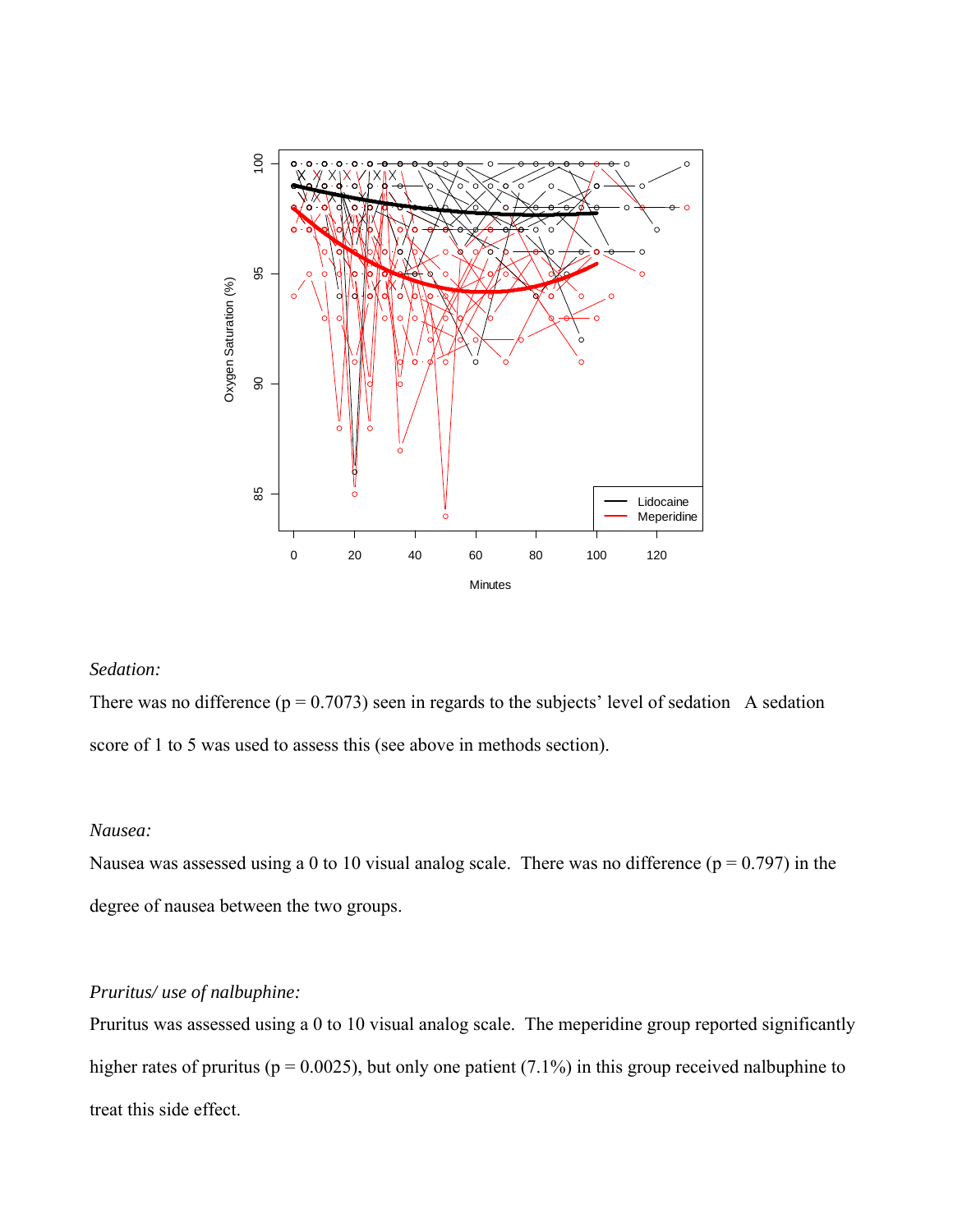

### *Pain:*

The meperidine group reported significantly ( $p = 0.0039$ ) less pain compared to the lidocaine group. Pain was assessed using a 0 to 10 visual analog scale.

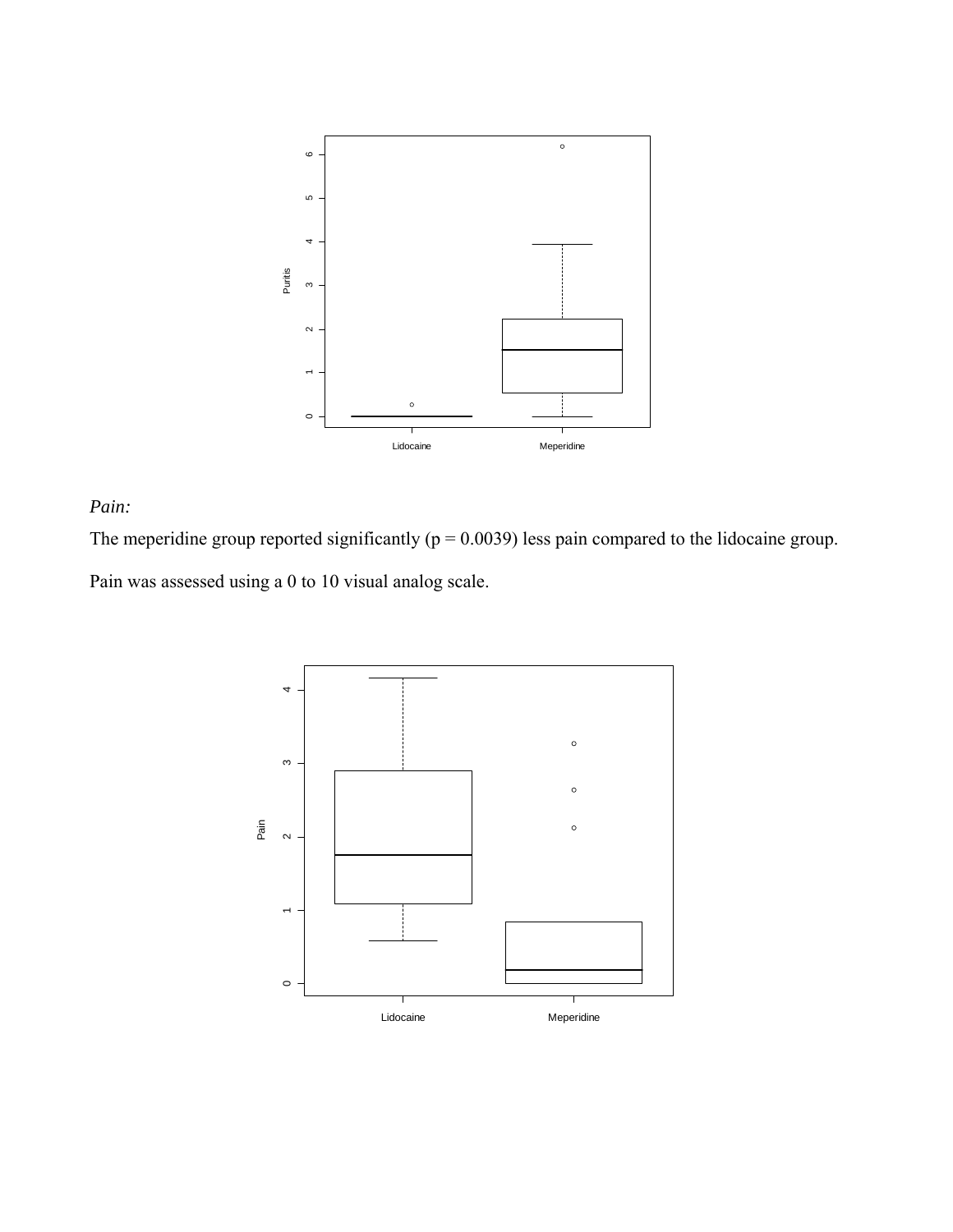Additionally, patients receiving meperidine had significantly longer period of time to requesting first postoperative analgesic. Three patients in the group were in fact discharged home without ever requesting medication. Comparing patients from each group that did receive analgesics while hospitalized, the times were much longer for the meperidine group. The mean time to first postoperative analgesic was 91.5 minutes for the lidocaine group and 489.9 minutes for the meperidine group. Satterthwaite T-test proved this statistically significant,  $p = 0.0083$ .



### *Return of motor function:*

Although not statistically significant ( $p = 0.122$ ) meperidine showed a trend towards faster return of motor function. Using product limit survival estimates the mean time for return to T8 was 80 minutes after intrathecal dose for meperidine and 101 minutes for lidocaine.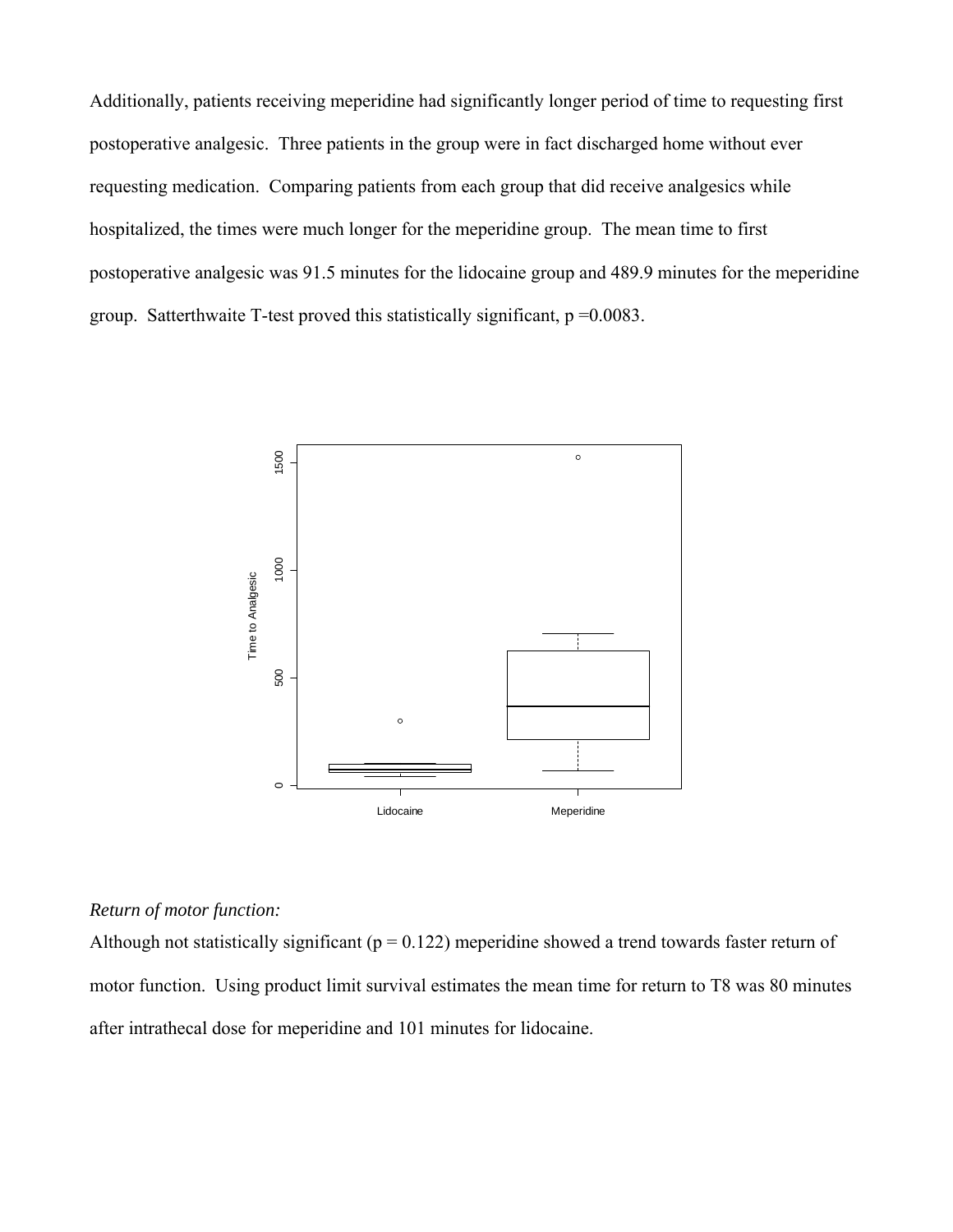### *PACU time:*

Total PACU time was significantly less for the meperidine group compared to those who received lidocaine. The mean total time was 38.2 minutes for meperidine and 66.5 minutes for lidocaine. The Wilcoxon Two-Sample test demonstrated this to be statistically significant with a  $p = 0.0054$ .

|                                           | meperidine ( $n = 15$ ) | lidocaine ( $n = 14$ ) |
|-------------------------------------------|-------------------------|------------------------|
| Total Surgery time (min)                  | $29.4 \ (\pm 6.3)$      | $24.7 \ (\pm 6.9)$     |
| Time to reach $T6$ (min) $*$              | $11.6 (\pm 4.6)$        | $8.0 (\pm 2.0)$        |
| Total IVF (ml)                            | $1478.6 (\pm 266.5)$    | $1378.6 (\pm 311.8)$   |
| Total time in PACU (min) *                | $38.2 \ (\pm 20.8)$     | $66.5 \ (\pm 19.9)$    |
| Time to first post op analgesic (min) $*$ | $489.9(\pm 403)$        | $91.5(\pm 63.2)$       |
| Mean pain score $(0-10)$ *                | $0.72(\pm 1.1)$         | $2.05(\pm 1.1)$        |
| Use of ephedrine or phenylephrine $(\%)$  | 28.6                    | $\theta$               |
| Use of nalbuphine for pruritus $(\%)$     | 7.1                     | $\boldsymbol{0}$       |
| Mean pruritus score $(0-10)$ *            | $1.8(\pm 1.8)$          | $0.02(\pm 0.07)$       |
| Need to supplement the block $(\%)$       | 21.4                    | 28.5                   |
| Need to use supplemental oxygen $(\%)$    | 35.7                    | 14.3                   |
| Sedation $(1 - 5)$                        | $1.223 \ (\pm 0.281)$   | $1.269 \ (\pm 0.348)$  |
| Nausea $(0-10)$                           | $0.197 \ (\pm 0.353)$   | $0.237 (\pm 0.471)$    |

 $* = p < 0.05$ 

### **Discussion/ Conclusion**

At standard dosing of 75 mg each meperidine showed significant advantages over lidocaine for providing neuraxial anesthesia during PPTL. The meperidine group experienced less pain as reported on visual analog scale as well as prolonged time to first post operative analgesic. This improved analgesia, in addition to a trend towards faster motor recovery, likely contributed to significantly shorter PACU stays for meperidine. Side effects that were seen more frequently in the meperidine group included a more significant drop in blood pressure and oxygen saturation as well as increased pruritus. While the degree of hypotension was statistically significant the number of patients that received phenylephrine, ephedrine, or increased need for IV fluids was not. This demonstrates that